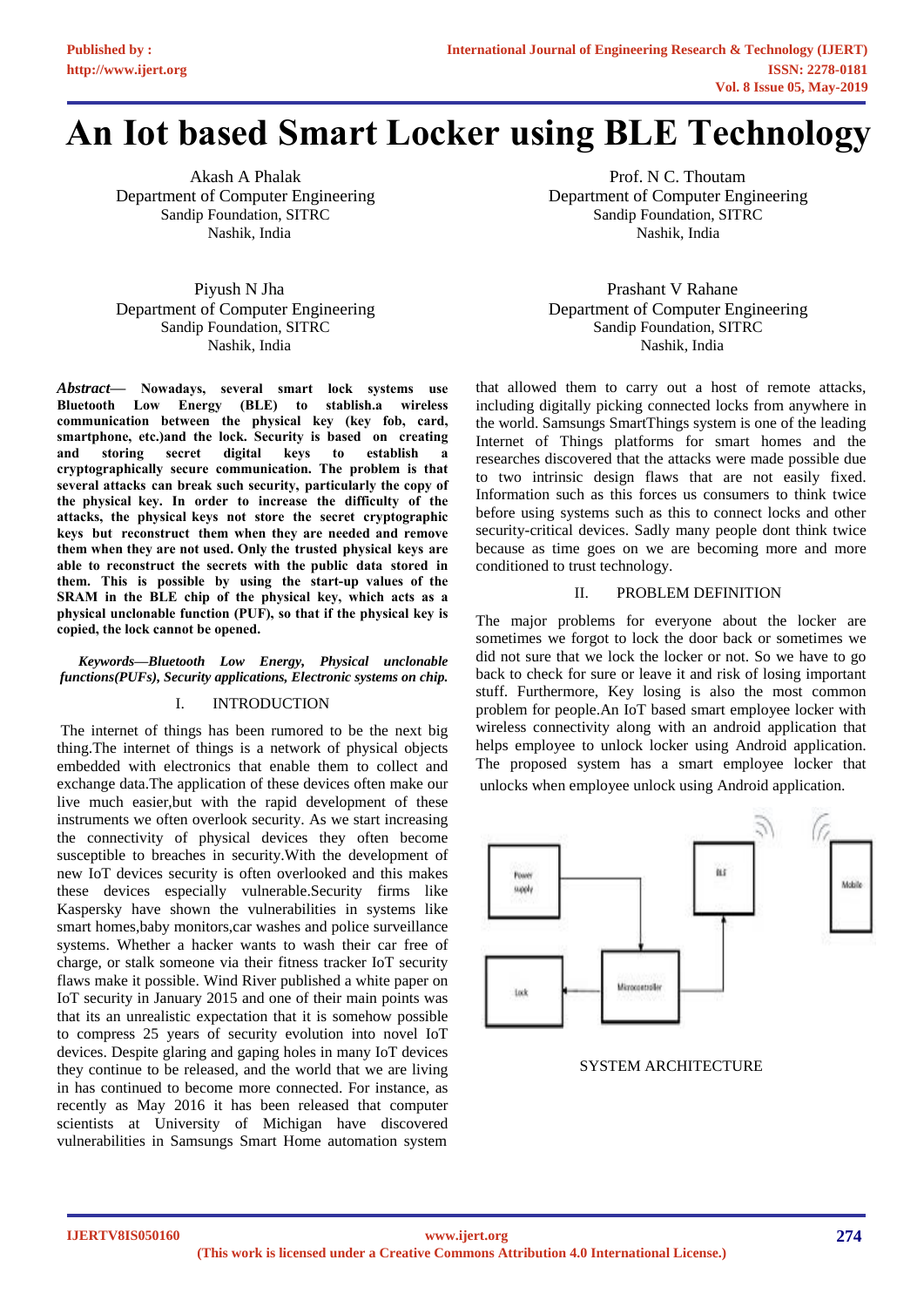## *A. Locker*

It is solid material made by iron which is used to store various things( confidential data,personal document,jwellery,etc.) locker containing seperate three compartment for storing purpose.

## *B. Microcontroller*

A microcontroller is a small computer on a single integrated circuit. In modern terminology,it is similar to, but less sophis- SITRC, Department of Computer Engineering 2018 16 ticated than, a system on a chip (SoC); an SoC may include a microcontroller as one of its components. A microcontroller contains one or more CPUs (processor cores) along with memory and programmable input/output peripherals.Program memory in the form of ferroelectric RAM, NOR flash or OTP ROM is also often included on chip, as well as a small amount of RAM. Microcontrollers are designed for embedded applications, in contrast to the microprocessors used in personal computers or other general purpose applications consisting of various discrete chips.Microcontrollers are used in automatically controlled products and devices, such as automobile engine control systems, implantable medical devices, remote controls, office machines, appliances, power tools, toys and other embedded systems.

## *C. BLE*

Bluetooth Low Energy (Bluetooth LE, colloquially BLE, formerly marketed as Bluetooth Smart) is a wireless personal area network technology designed and marketed by the Bluetooth Special Interest Group (Bluetooth SIG) aimed at novel applications in the healthcare, fitness, beacons security, and home entertainment industries Compared to Classic Bluetooth, Bluetooth Low Energy is intended to provide considerably reduced power consumption and cost while maintaining a similar communication range. Mobile operating systems including iOS, Android, Windows Phone and BlackBerry, as well as macOS, Linux, Windows8 andWindows 10, natively support Bluetooth Low Energy. The Bluetooth SIG predicts that by 2018 more than 90 percent of Bluetooth-enabled smartphones will support Bluetooth Low Energy.

## *D. Android Smartphone*

A smartphone is a Physical device is a class of mobile phone and mobile computing device. They are distinguished from feature phones by their stronger hardware capabilities and extensive mobile operating systems. Android is a mobile operating system developed by Google, based on a modified version of the Linux kernel and other open source software and designed primarily for touchscreen mobile devices such as smartphones and tablets.



# III. DATA FLOW DIAGRAM

- A data flow diagram (DFD) is a graphical representation of the "flow" of data through an information system, modelling its process aspects. A DFD is often used as a preliminary step to create an overview of the system without going into great detail, which can later be elaborated. DFDs can also be used for the visualization of data processing (structured design)
- Employee is actual end user which can access locker by using BLE Locker system.
- Employee will initiate Bluetooth Discovery Service.
- After discovery phase Employee will detect locker Bluetooth device with the help of his/her android smart phone.
- Now employee will try to unlock locker with his/her device.
- When employee gives command to open the locker.These commands store in the form of Logs on the cloud system, now the cloud will send these logs to the administrator for checking validation of employee.
- After checking the authentication of the employee administrator will give command to unlock or do not unlock for that employee.

## IV. CONCLUSION

After studying we conclude that smart employee lockers has following benefits:

- Save time money (maintenance staff, battery replacements, etc.)
- User-friendly use of lockers (card, mobile phone as key)
- Clean-line locker banks (Fully concealed locks)
- Easy Complete locker management (with various reports)